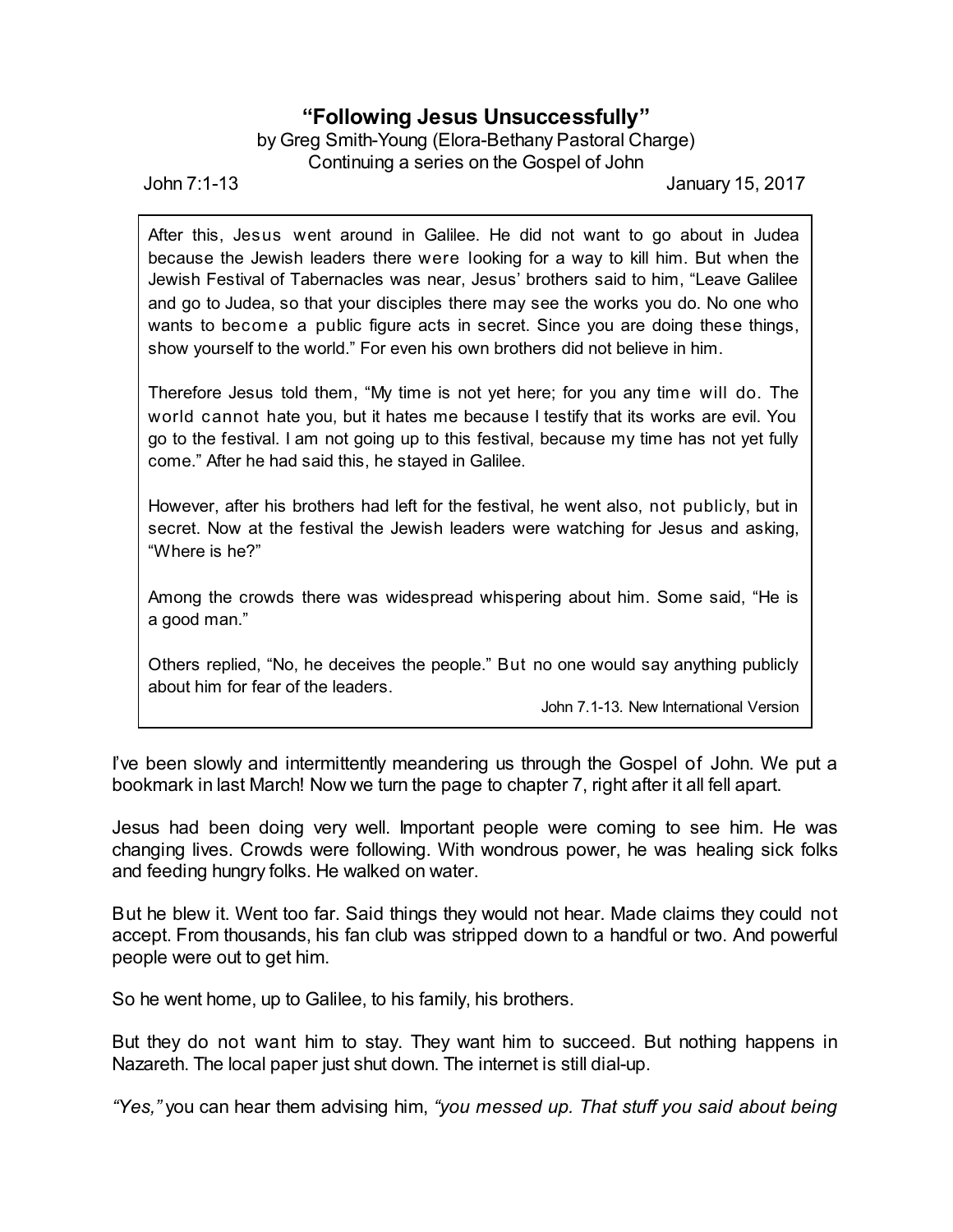*the bread of life, and people needing to eat your flesh and drink your blood to have God's life . . . that was poor messaging. But don't give up! Here's what you do. Blame your teleprompter. Fire a disciple or two. Get back down to Judea, to Jerusalem. Get back in front of the crowds, back in the headlines."*

*"The festival . . . Tabernacles. It's coming up. Huge crowds, from all over. They will be celebrating! God provided for our ancestors in the wilderness. God is providing for us now. God will provide for you, Jesus. That crowd will be in the mood. Primed. Ready. Ready for you, brother!"*

But Jesus says no. Does he get how the world works?

II

As Carolyn said before the reading, this is the first of a series of run-ins Jesus has with his opponents. For Jesus to do what he needs to do, and what we need him to do, Jesus must confront.

Jesus is God's light, so he confronts whatever casts shadows. Jesus is God's glory, so he confronts whatever denies God. Jesus is God's joy, so he confronts whatever crushes with sorrow. Jesus is God's blessing, so he confronts whatever curses.

Jesus is the Way of God, so we need him to confront whatever leads us astray from God. Jesus is the Truth of God, so we need him to confront whatever deceives us about God. Jesus is the Life of God, so we need him to confront whatever is killing us.

Jesus gets how the world works. So he confronts it.

*Kosmos* is the Greek word for "world." It is all of God's creation, the whole universe, down to this tiny planet and these peculiar creatures. The *kosmos*: all made by God, all celebrated by God. *"God so loved the* kosmos*, that God gave God's only Son, Jesus."* 1

God loves, but the *kosmos* does not love back. We are twisted with deep-set attitudes and practices, addictions and abuses, idolatries and deceptions. They seize us, infect us, and turn us from God.<sup>2</sup>

The *kosmos* came into being through the Light who is God, yet the *kosmos* will not recognize the Light, will not welcome the Light. Not because of ignorance, though fools

My paraphrase of John 3:16.

<sup>2</sup> N. T. Wright says that "world" means, at one level, "the whole created universe, including all the peoples of the earth. But at another level it means the deep-seated attitude that turns away from the loving creator, and tries to organize its life independently of him." John for Everyone, Part 1 (Louisville: Westminster John Knox, 2004), 95. John 7 is the first time in the Gospel that the world is described as the "anti-divine power." Frederick Dale Bruner, The Gospel of John, A Commentary (Grand Rapids: Eerdmans, 2012), 470.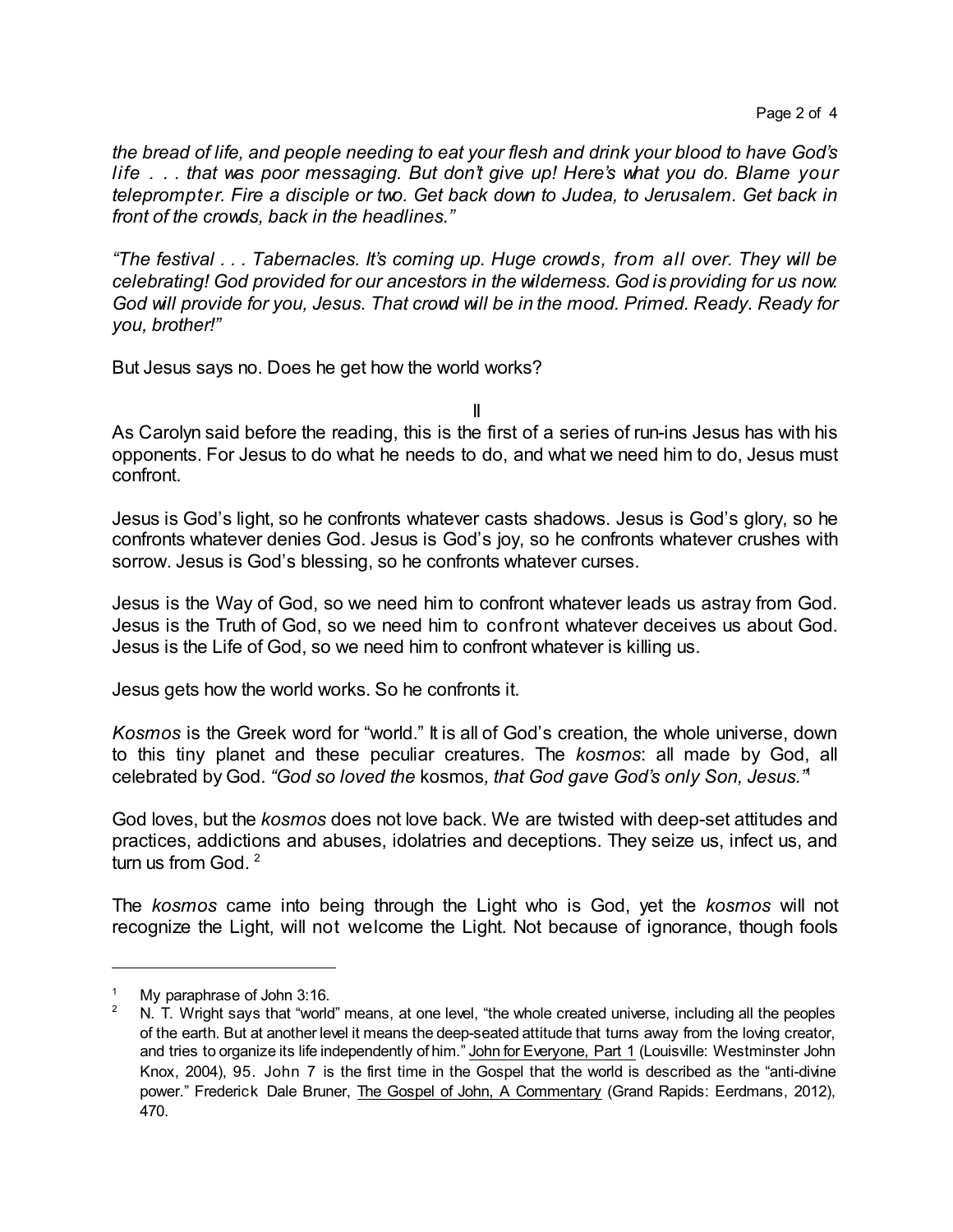abound. Because we refuse to recognize the Light who has come among us, refuse to welcome the Light who created us.

God's beloved *kosmos* opposes God. This is Jesus' diagnosis. He refuses to play the game of saying "these things are all good, and these things are all bad." Or, "these people are all good, and these are all bad." We do that all the time. Jesus knows it is mixed up. The *kosmos* created, loved, and being redeemed by God, is also antagonistic toward God, infected with evil.

Jesus will not cover his eyes to that evil. What is wrong is really wrong. Often nasty. Terribly harmful. Sometimes demonic. We'd much rather not see that, especially in ourselves. We love our comfortable fictions.

Jesus gets how the world works. So he confronts it. We need him to. But will we love him for it? *"The world hates me,"* Jesus said, *"because I speak the truth about it, that its ways are evil."*

It's sobering that his first confrontation is with his own brothers.

III

Jesus confronts their sense of time.

He told them he would not go to the festival. But then he did. Strange. Did he lie? Change his mind $2^3$ 

Or, was he waiting for something?

For them, for us, anytime is the same as any other. But Jesus seems to be waiting.

Tom Wright offers that,

*Like a skilled sailor watching for the moment when the tide begins to turn, then waiting for the moment when it will be full enough to set sail, he has a plan in mind which will gradually come to light.* 4

Jesus has great patience. Jesus' timing is different from ours.<sup>5</sup> He waits, attentive to the signs God his Father gives. He does not rush.

When we follow Jesus, we learn to wait with him. We learn his timing.

<sup>&</sup>lt;sup>3</sup> Bruner helpfully reviews different ways people have attempted to make sense of Jesus' decisionmaking. See pp. 470f.

<sup>4</sup> Wright, 94.

<sup>5</sup> John 2:3-10, 4:47-53, 11:3-15.